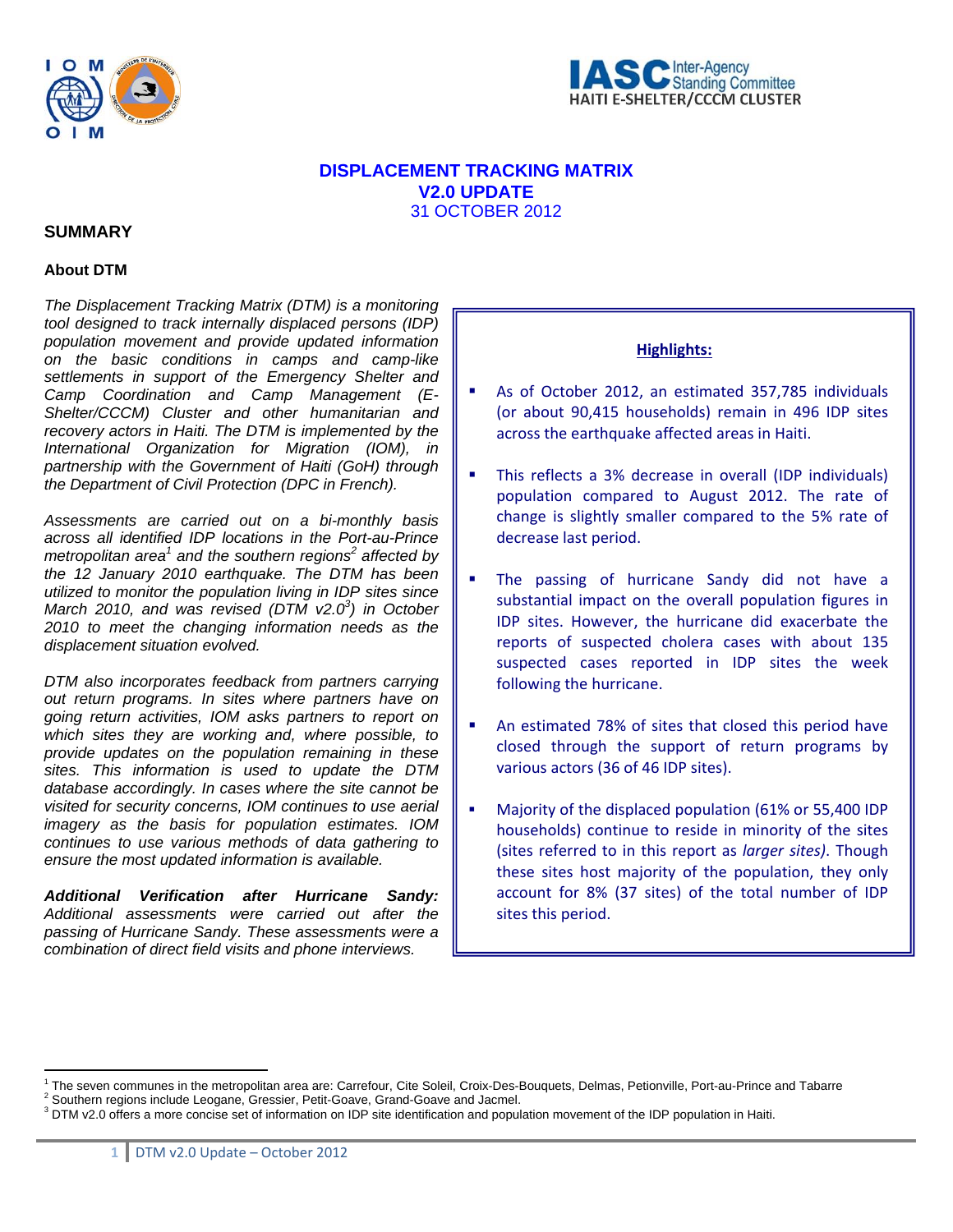



# **RESULTS**

DTM v2.0 is on its twelfth round of implementation. This report presents the results from field assessments that were conducted between September and October 2012<sup>4</sup>.

For this period, an additional verification was conducted after *Hurricane* Sandy—this rapid verification consisted of direct field assessments and phone verifications.

*Graph 1: Total number of displaced individuals from July 2010 to October 2012 (figures rounded)* 



*\*In January 2011 the surrounding areas of Corail, known as Canaan, Jerusalem and Onaville, were included in DTM assessments upon the request of the humanitarian community.* 

#### *Table A: Estimated Number of IDP Sites, Households and Individuals Identified Through DTM – Total by Month July 2010 to October 2012*

| <b>Month</b>   | <b>Sites</b> | <b>Households</b> | <b>Individuals</b> |
|----------------|--------------|-------------------|--------------------|
| <b>JUL '10</b> | 1,555        | 361,517           | 1,536,447          |
| <b>SEP '10</b> | 1,356        | 321,208           | 1,374,273          |
| <b>NOV '10</b> | 1,199        | 245,586           | 1,068,882          |
| <b>JAN '11</b> | 1,152        | 195,776           | 806,377            |
| <b>MAR '11</b> | 1,061        | 171,307           | 680,494            |
| <b>MAY '11</b> | 1,001        | 158,437           | 634,807            |
| <b>JUL</b> '11 | 894          | 149,317           | 594,811            |
| <b>SEP '11</b> | 802          | 135,961           | 550,560            |
| <b>NOV '11</b> | 758          | 127,658           | 519,164            |
| <b>JAN '12</b> | 707          | 126,218           | 515,961            |
| <b>FEB '12</b> | 660          | 120,791           | 490,545            |
| <b>APR '12</b> | 602          | 105,064           | 419,740            |
| <b>JUN '12</b> | 575          | 97,913            | 390,276            |
| <b>AUG '12</b> | 541          | 93,748            | 369,353            |
| <b>OCT '12</b> | 496          | 90,415            | 357,785            |

 $\overline{a}$ 

<sup>&</sup>lt;sup>4</sup> The overall figures reported continue to include the population in the surrounding locations of Corail Sector 4 IDP camp, referred to as Canaan and Jerusalem, as well as Onaville, near Corail Sector 3; these areas were included in the assessments as of January 2011.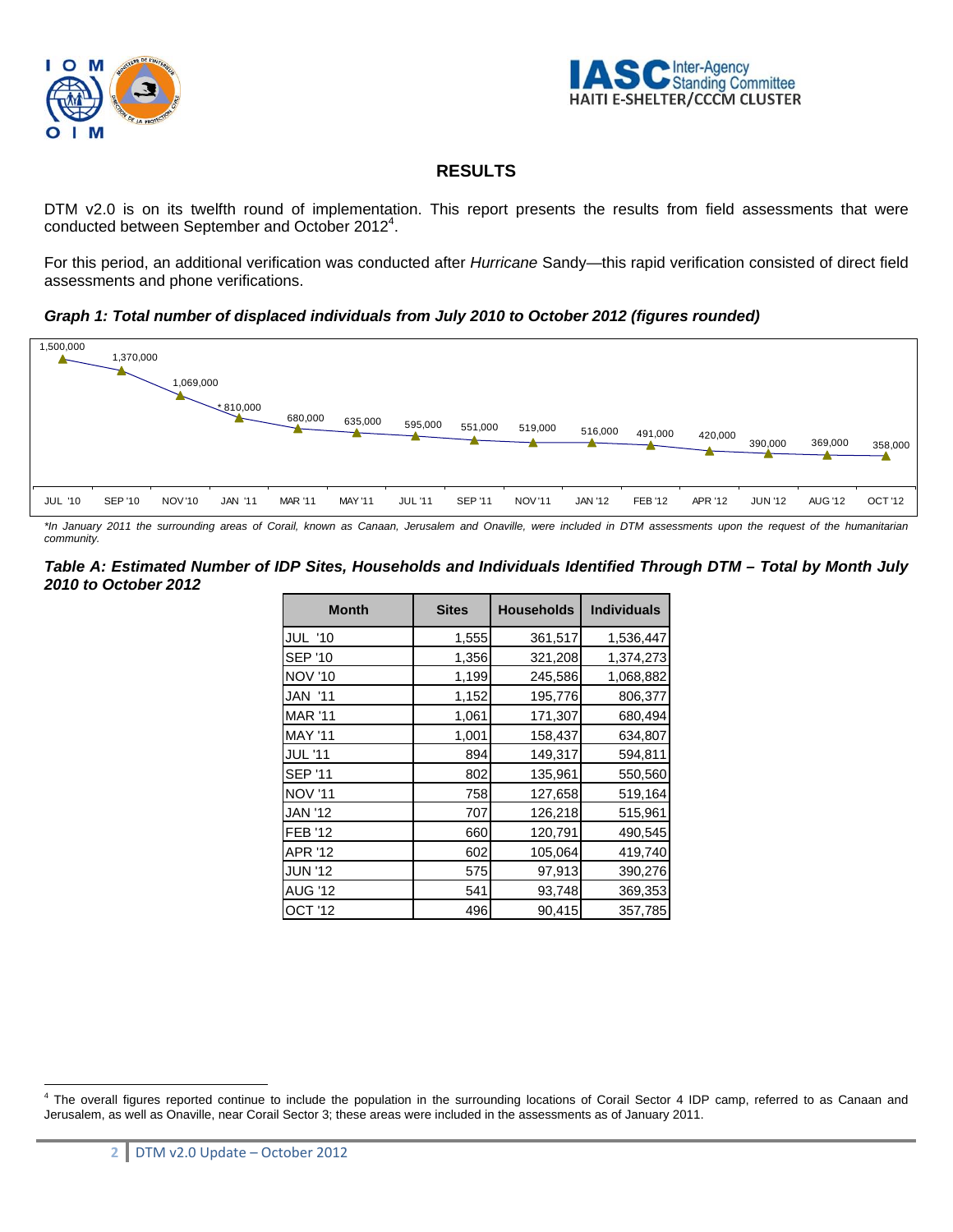



## *Graphs: Number of IDP Sites (Graph 2), Households (Graph 3), and Individuals (Graph 4), identified through DTM – Total by Month July 2010 to October 2012*



### **METHODOLOGY**

IOM rolled out DTM V2.0 in October 2010. The DTM v2.0 gathers more concise information than the previous DTM v1.0, narrowing the focus and providing basic information on IDP sites and IDP populations for the benefit of humanitarian actors carrying out interventions in the earthquake affected areas across the country. This rapid camp-based assessment is implemented by a team of about 200 staff, of which 100 are field staff that carryout the data gathering activities. During a bi-monthly DTM cycle, assessments of all identified IDP sites are conducted within a six week period which includes all activities, such as: data collection, verification, data-processing and analysis.

The DTM field teams use the DTM v2.0 - IDP Site/Camp Information form for each assessment. The teams use various methods, including key respondent interviews with camp managers and camp committees, and observation and physical counting in order to collect all data to complete the form. The field teams approach each individual IDP site in a targeted manner, meaning that the method of data collection can vary depending on the situation of that specific IDP site.

After the data is gathered, consultation is carried out with actors that have a regular presence on the ground, namely, IOM Camp Management Operations (CMO) teams, representatives from the DPC, and other actors carrying out interventions in IDP sites. The IOM Data Management Unit's call centre is also engaged to verify data directly with IDP Camp Committees or other relevant respondents. Google Earth, aerial imagery and other available technology are also used to assist in validating a variety of data, such as location and area.

For more information regarding the methodology utilized for the DTM, including the tools, please refer to the Displacement Tracking Matrix Strategy – Version 2.0, May 2011 document available at: http://iomhaitidataportal.info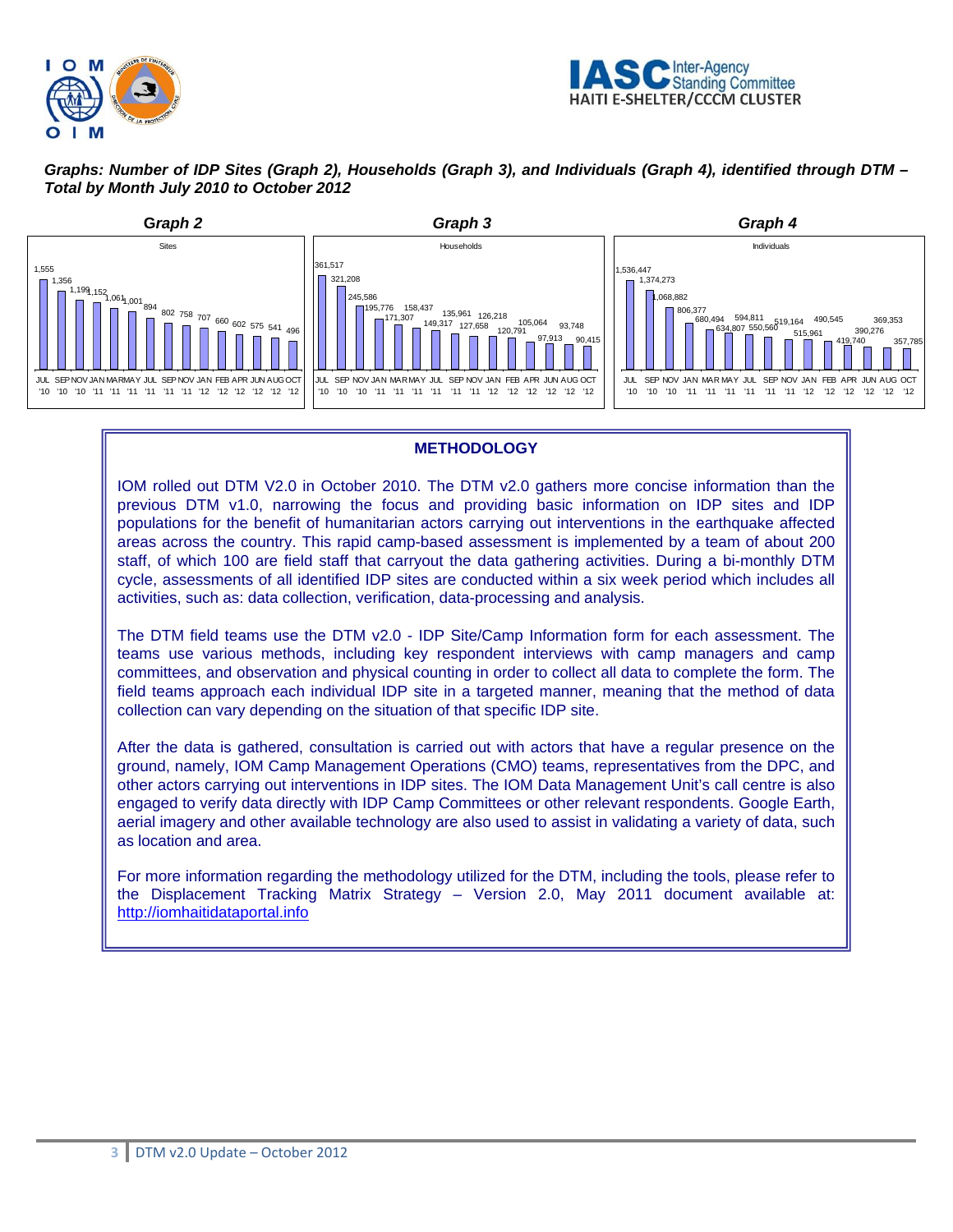



Data Management Unit uses various methods of data collection and validation ranging from satellite and aerial imagery, phone verifications and field visits.



*Table B: Comparison of number of IDP sites, households and individuals by commune in July 2010, August 2012 and October 2012* 

| <b>Commune</b>               | <b>Sites</b><br><b>July '10</b> | <b>Sites</b><br><b>Aug '12</b>         | <b>Sites</b><br><b>Oct '12</b> | <b>Households</b><br><b>July '10</b> | <b>Households</b><br><b>Aug '12</b> | <b>Households</b><br><b>Oct '12</b> | <b>Individuals</b><br><b>July '10</b> | <b>Individuals</b><br><b>Aug '12</b> | <b>Individuals</b><br><b>Oct '12</b> |
|------------------------------|---------------------------------|----------------------------------------|--------------------------------|--------------------------------------|-------------------------------------|-------------------------------------|---------------------------------------|--------------------------------------|--------------------------------------|
| <b>CARREFOUR</b>             | 172                             | 73                                     | 69                             | 48,273                               | 5,863                               | 5,775                               | 205,162                               | 20,525                               | 20,355                               |
| <b>ICITE SOLEIL</b>          | 63                              | 22                                     | 22                             | 16,535                               | 3,081                               | 3,012                               | 70,273                                | 12,660                               | 12,090                               |
| <b>ICROIX-DES-BOUQUETS</b>   | 115                             | 34                                     | 35 <sub>l</sub>                | 24,722                               | 16,164                              | 16,137                              | 105,064                               | 74,499                               | 74,995                               |
| <b>DELMAS</b>                | 279                             | 119                                    | 105                            | 82,086                               | 35,066                              | 35,386                              | 348,859                               | 139,527                              | 138,435                              |
| <b>GANTHIER</b>              |                                 |                                        |                                | 1,438                                | 16                                  | <b>16</b>                           | 6,111                                 | 37                                   | 37                                   |
| <b>IPORT-AU-PRINCE</b>       | 193                             | 120                                    | 103                            | 70,856                               | 19,337                              | 16,724                              | 301,156                               | 69,427                               | 60,875                               |
| <b>TABARRE</b>               | 85                              | 51                                     | 50                             | 17,177                               | 5,938                               | 5,577                               | 73,001                                | 21,795                               | 20,075                               |
| <b>PETION-VILLE</b>          | 112                             | 44                                     | 41                             | 24,604                               | 5,450                               | 5,370                               | 104,560                               | 20,973                               | 22,650                               |
| <b>GRAND-GOAVE</b>           | 60                              |                                        |                                | 8,157                                | 172                                 | 167                                 | 34,665                                | 525                                  | 509                                  |
| <b>GRESSIER</b>              | 62                              | 15                                     | 12                             | 10,014                               | 280                                 | 266                                 | 42,560                                | 1,011                                | 1,002                                |
| <b>JACMEL</b>                | 54                              |                                        |                                | 6,145                                | 396                                 | 60                                  | 26,115                                | 1,737                                | 200                                  |
| <b>LEOGANE</b>               | 253                             | 27                                     | 27                             | 39,260                               | 1,713                               | 1,724                               | 166,859                               | 5,841                                | 5,931                                |
| <b>PETIT-GOAVE</b>           | 100                             | 25                                     | 23                             | 12,250                               | 272                                 | 201                                 | 52,062                                | 796                                  | 631                                  |
| Total                        | .555                            | 541                                    | 496                            | 361,517                              | 93,748                              | 90,415                              | 1,536,447                             | 369,353                              | 357,785                              |
| Difference Aug '12 - Oct '12 |                                 | <b>Sites</b>                           | $-45$                          |                                      | Households                          | $-3,333$                            |                                       | Individuals                          | $-11,568$                            |
|                              | Found                           |                                        | Found                          |                                      |                                     | Found                               |                                       |                                      |                                      |
| % of Oct '12                 |                                 | 96%<br>in Oct '12<br>92%<br>in Oct '12 |                                | in Oct '12                           | 97%                                 |                                     |                                       |                                      |                                      |
| % of decrease in Oct '12     |                                 |                                        | 8%                             |                                      |                                     | 4%                                  |                                       |                                      | 3%                                   |

## **IDP Population**

As of October 2012, an estimated 90,415 IDP households, or 357,785 IDP individuals reside in 496 IDP sites across the earthquake affected areas in Haiti. This reflects a 3% decrease (in IDP individual population) compared to the results in the August 2012 report. This rate of decrease is slightly slower compared to that observed between June and August 2012 (a decrease of 5%). It is interesting to note that the passing of Hurricane Sandy did not substantially increase the population living in IDP sites.

When compared to July 2010, when the displacement was estimated at its peak, a decrease of about 77% (of IDP individuals) is observed: 1,536,477 individuals in July 2010 compared to 357,785 in October 2012.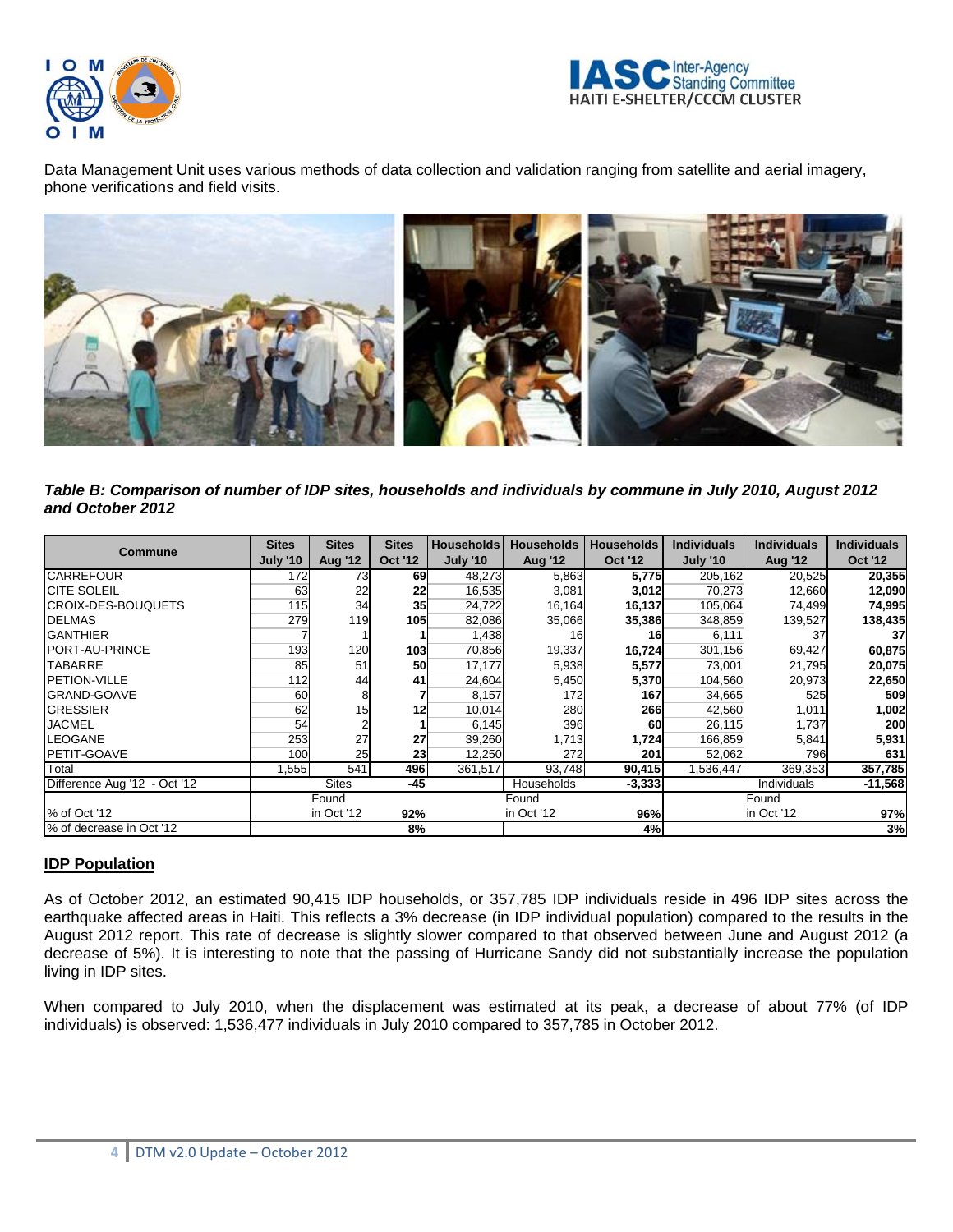



### *IDP Households*

Overall, a decrease of about 3,333 households is observed between August and October 2012. This reflects a 4% decrease in households between the two periods. The greatest decrease in household population was observed in Port-au-Prince where about 2,613 households have left the IDP sites. This accounts for about 78% of the overall decrease observed this period. In this commune, overall IDP household population has decreased from 19,337 in August to 16,724 in October 2012.

#### *Observations in the Port-au-Prince Commune*

The largest decrease in population was observed in IDP sites where return programs have been carried out. For instance within this period a total of 17 IDP sites have closed as a result of return efforts led by organizations including the Canadian Red Cross, , the International Federation of Red Cross and Red Crescent Societies (IFRC) and IOM. In addition to this, large decreases have been observed in, Place de la Paix (SSID 111\_01\_075), Azil Komunal (SSID 112\_01\_495), Terrain de Golf (SSID 111\_01\_030) and Cite Maxo/Teren Bulos (111\_01\_030) as a result of on going return activities by Concern Worldwide and J/P HRO.

It is important to keep in mind that return programs are also on going in other communes. This narrative report however only highlights the programs in Port-au-Prince where the largest population decrease was observed. IOM continues to request that updates on return activities be shared with IOM for inclusion in DTM updates (contact us at dtmhaiti@iom.int).

#### *Southern Regions:*

In the regions, Jacmel reported the largest population decrease with 336 less households this period. This decrease is a result of a camp integration process completed for the Mayard Planned site. This process was carried out by IOM in close partnership with the local government and in coordination with the E Shelter and CCCM Cluster. This camp integration process was developed mindful of the fact that some IDP sites have begun to join together with the neighboring community with access to services and support from municipal government that is similar to the surrounding neighborhood. The process<sup>5</sup> was piloted in Jacmel and will be rolled out in other communes as the need is identified.





 5 For more details on this process please contact us (dtmhaiti@iom.int).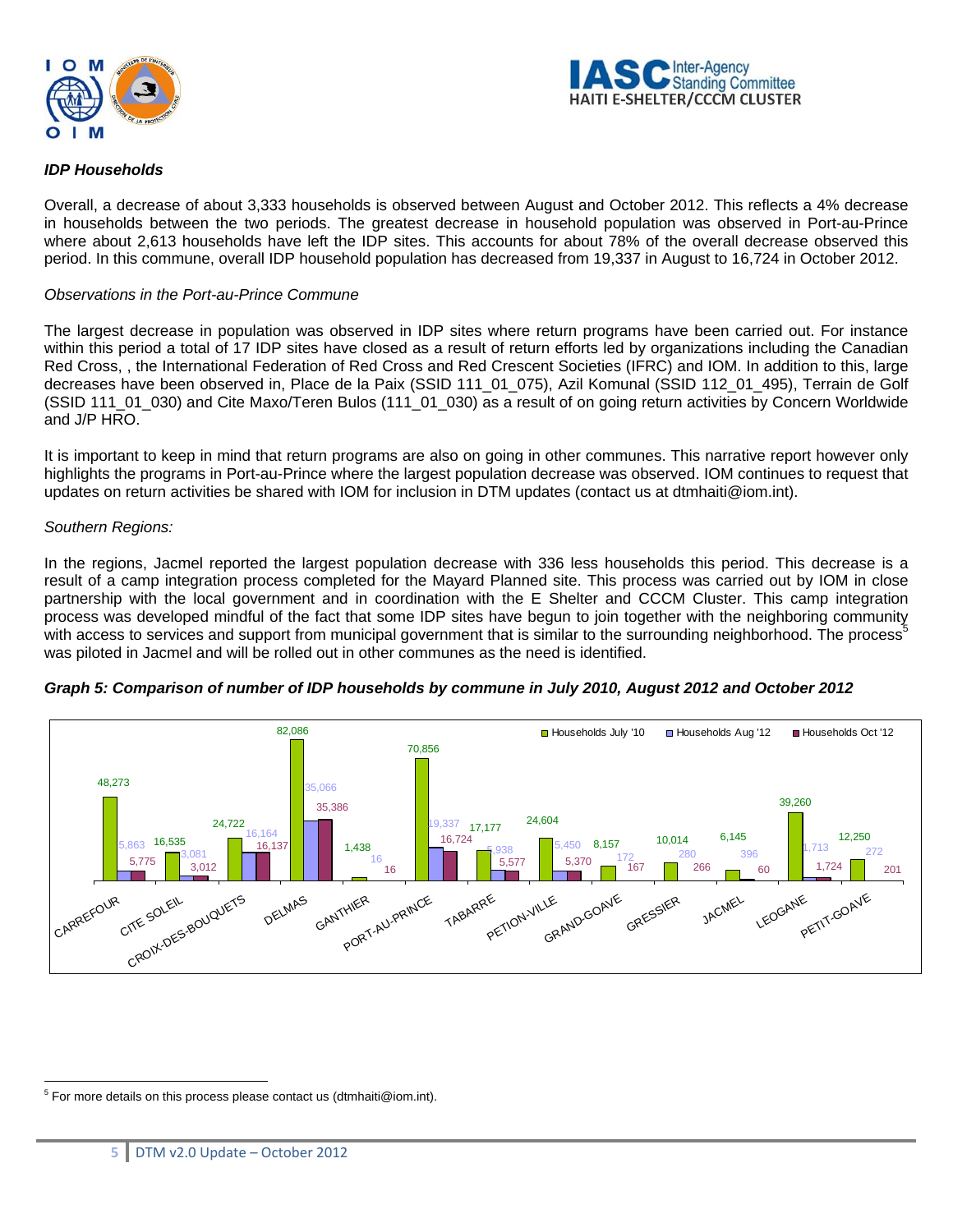



#### *IDP Individuals*

Accordingly, the changes in IDP individual information is similar to that observed in the household population: the highest decrease in the total number of individuals was observed in Port-au-Prince, with a decrease of about 8,552 individuals between August and October 2012. In the regions, Jacmel reports the largest decrease, with a decrease from 1,737 in August to 200 individuals in October 2012.



*Graph 6: Comparison of number of IDP individuals by commune in July 2010, August 2012 and October 2012* 

### **Updates on Phase 2 Registration6**

The data presented below illustrates Phase 2 data gathered from January 2012 to August 2012. Within this period, IDP

registration updates were carried out in 91 sites hosting 13,836 households or 47,591 individuals. Note that for the first time, DTM is using only the most recent data (registrations carried out only in 2012 and not throughout the whole Phase 2 duration. It is interesting to highlight that the results of this analysis indicates a change in age structure, sex and household composition compared to the population in neighborhoods. Below are some highlights from the analysis of the registration data.

IOM is currently working on a comprehensive, updated registration report to provide the Government of Haiti and the humanitarian community with detailed information about the IDP population remaining in IDP sites in 2012. This report will have more information on

the detailed characteristics of the population remaining in IDP sites and the trends observed over time. The report will be released before the end of the year.



IDP Phase 2 Registration in Port au Prince

ention began in February 2010 with the objective of gathering detailed information (at the household level) of the displaced population living in<br><sup>6</sup> IDP Registration began in February 2010 with the objective of gathering camps and camp-like settlements across the earthquake affected area. Phase 1 Registration (first time, emergency registration), which took place from February 2010 to October 2010, aimed to gather detailed information on all households living in identified IDP sites in the Port-au-Prince Metropolitan area and the regions (Grand-Goave, Gressier, Jacmel, Leogane and Petit-Goave). Phase 2 Registration, which aimed to update the existing IDP registry established through Phase 1, began in October 2010 and is on-going. Phase 2 Registration, which gathers additional data relevant to return and reconstruction activities, is carried out upon the request of partners or in response to eviction threats. For more information on IDP registration data and methodology, please see the DTM website (http://iomhaitidataportal.info).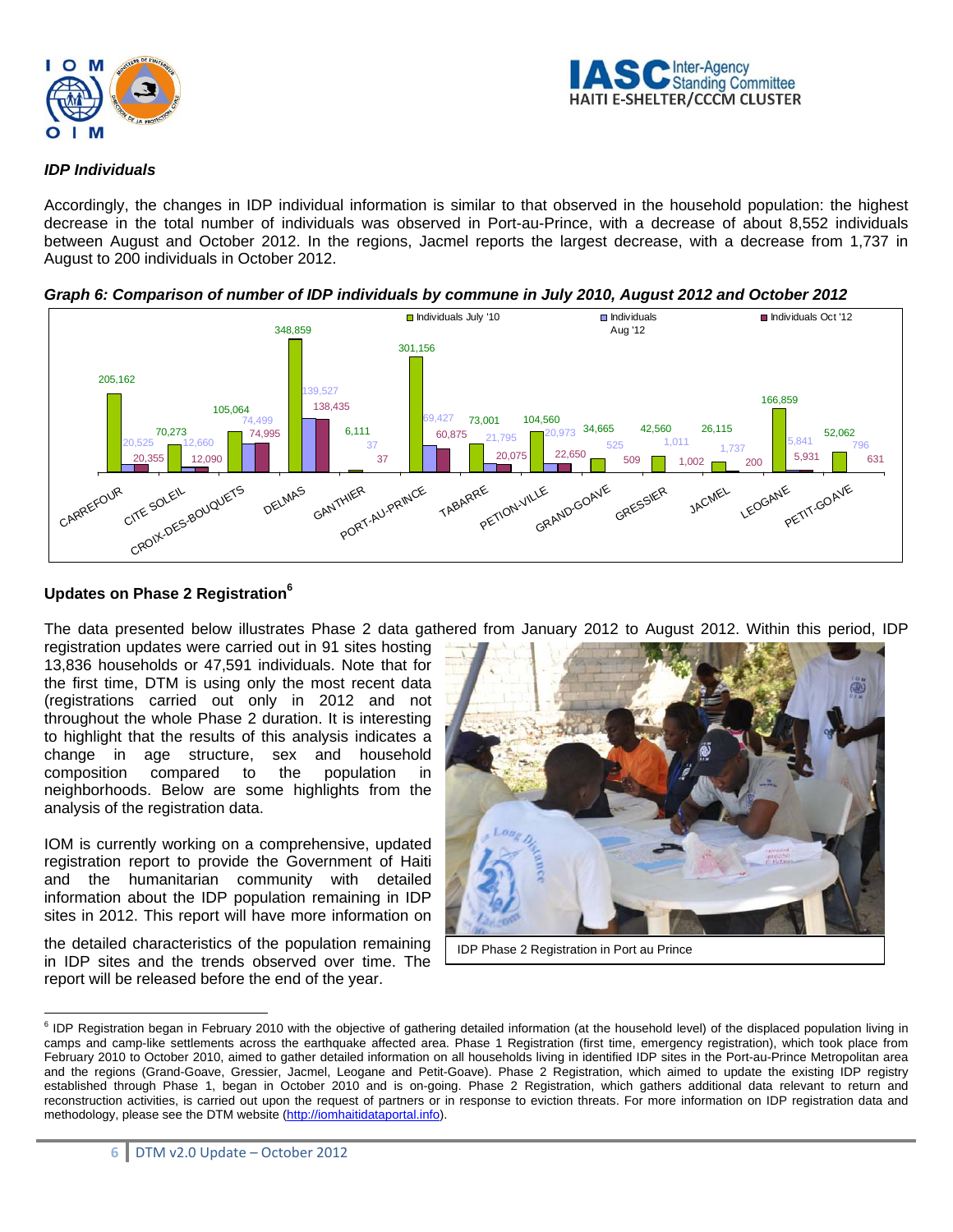



| Table C: Number of sites, households and individuals registered in Phase 2 operations by commune between |  |
|----------------------------------------------------------------------------------------------------------|--|
| January 2012 and October 2012                                                                            |  |

|                           |                  | No.               | No.                | % of sample   |
|---------------------------|------------------|-------------------|--------------------|---------------|
| <b>Communes</b>           | <b>No. Sites</b> | <b>Households</b> | <b>Individuals</b> | (individuals) |
| <b>CARREFOUR</b>          | 14               | 2,112             | 7,870              | 16.5          |
| CITE SOLEIL               | 4                | 1,094             | 4,724              | 9.9           |
| <b>CROIX DES BOUQUETS</b> | 6                | 43                | 122                | 0.3           |
| <b>DELMAS</b>             | 13               | 1,067             | 3,717              | 7.8           |
| PETION VILLE              | 4                | 557               | 1,924              | 4.0           |
| PORT AU PRINCE            | 28               | 8,222             | 26,977             | 56.7          |
| <b>TABARRE</b>            | 22               | 741               | 2,257              | 4.7           |
| TOTAL                     | 91               | 13,836            | 47,591             | 100           |

Based on this updated information from Phase 2 Registration, the following can be said about the population:

### *Demographic Information:*

Similar to previous reports the data reflects that about 52% of the population in IDP sites is female and 48% is male. Moreover, about 69% of the IDP population is below the age of 30. However, when comparing the age structure of the population to the national census carried out in 2003 it can be observed that in IDP sites, there are fewer children (particularly between the ages of 10 to 18) and fewer elderly people (individuals 65 years or older) than compared to the nondisplaced population. In addition to this, there are also more adults in the age range of 20-39 --particularly, more males in this category.

### **Graph 7: Age pyramid (percentage)**

*R2 2012: Data from Phase 2 Registration in 2012 C PaP: Data onfrom 2003 National Census (PaP Metropolitan area)* 



It is also interesting to note that the average household size (3.4) within IDP sites is smaller when compared to the average number of individuals per household in the IHSI survey (4.5 individuals per household) and to Registration Phase 1 data (4.3 individuals per household). See below: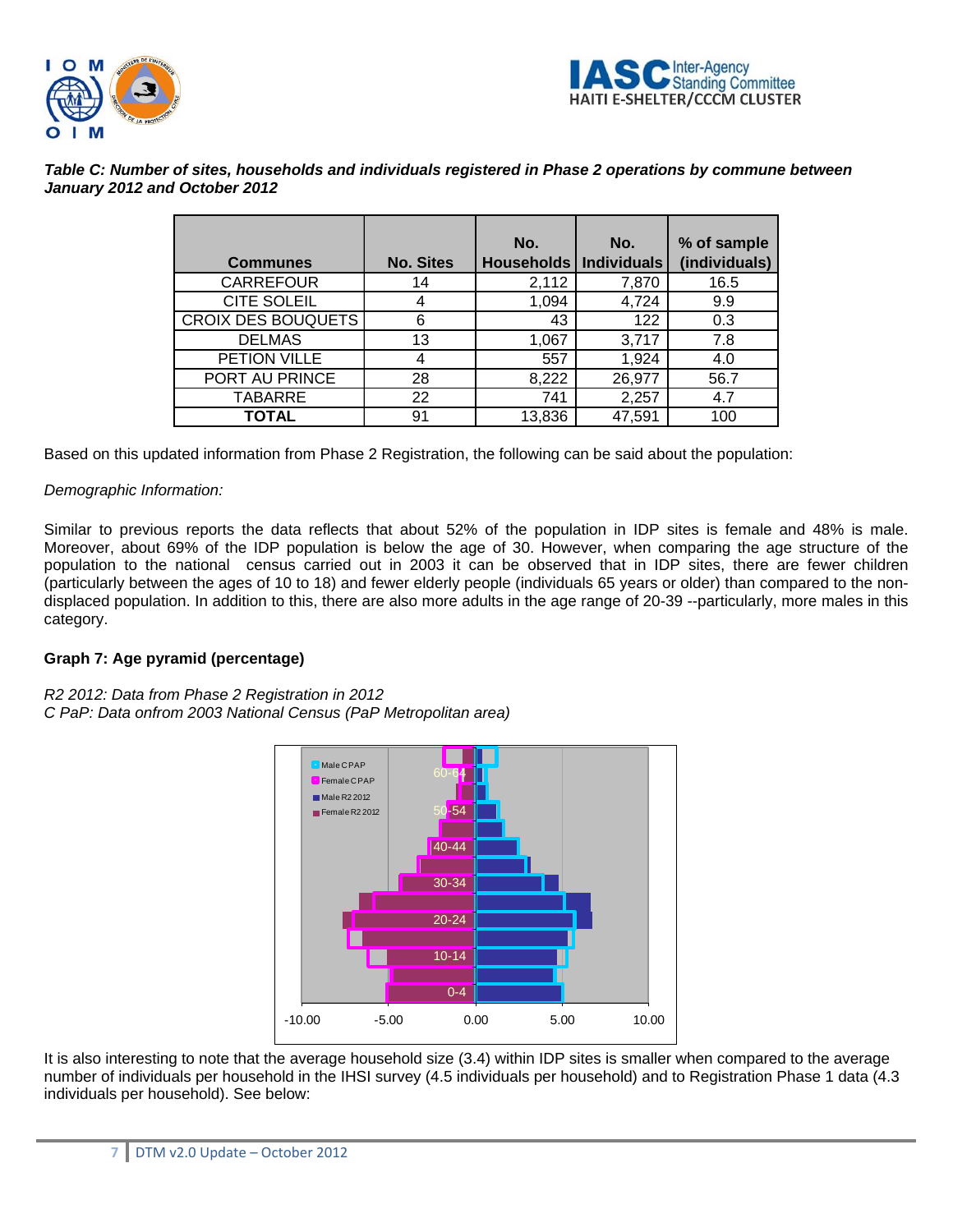



*Table D: Phase 2 Registration Data by commune detailing: average household size, average household ages, average individual age and average no of individuals younger that 15 per household.* 

| 2012<br><b>Commune of IDP site</b> | Average<br><b>HH</b> size | Average<br>age of<br><b>Head of</b><br><b>HH</b> | Average<br>age of<br><b>IDPs</b> | Average<br>$N < 15$ yrs<br>per HH |
|------------------------------------|---------------------------|--------------------------------------------------|----------------------------------|-----------------------------------|
| <b>CARREFOUR</b>                   | 3.7                       | 37.1                                             | 23.2                             | 1.2                               |
| <b>CITE SOLEIL</b>                 | 4.3                       | 38.1                                             | 22.5                             | 1.6                               |
| CROIX-DES-BOUQUETS                 | 2.8                       | 37.0                                             | 24.5                             | 0.9                               |
| <b>DELMAS</b>                      | 3.5                       | 35.1                                             | 23.9                             | 1.0                               |
| PETION-VILLE                       | 3.5                       | 36.5                                             | 23.9                             | 1.0                               |
| PORT-AU-PRINCE                     | 3.3                       | 35.8                                             | 24.5                             | 0.9                               |
| <b>TABARRE</b>                     | 3.0                       | 34.9                                             | 24.2                             | 0.8                               |

#### *Chart 1: Ownership Status*



Ownership status results remain similar to findings in previous reports: 82% of IDP households reporting being tenants and 13% reporting being home owners. The group of IDPs households that report being owners can be further broken down into: 5% of overall population reporting being owners that have the means to repair their homes, and 8% reporting being owners that do not have the means to repair their homes<sup>7</sup>. The remaining 5% of the population was unable to provide data on ownership status.

 $\overline{a}$ 

 $^7$  Note that this is based on what is reported to the IOM data management team at the time of IDP registration. IDP household representatives that report they are owners of home are asked a follow up question about whether they have the capacity to rebuild their houses. For details about the specific capacity of each household, further investigation would be needed.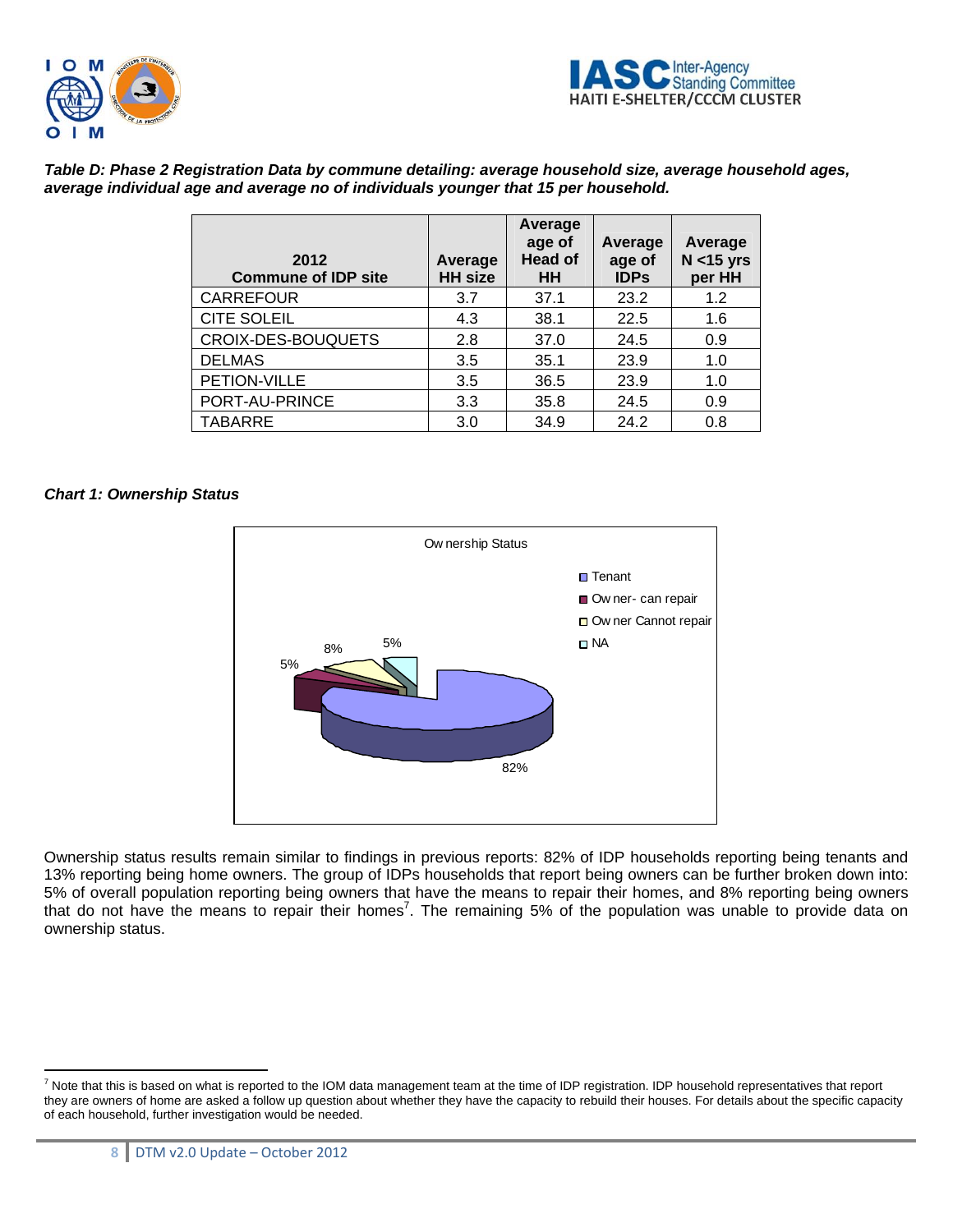



### **IDP Sites**

A total of 496 IDP sites remain open<sup>8</sup> as of this period. This reflects an 8% decrease in total number of sites open compared to August 2012: from 541 in August to 496 in October 2012. Specifically, a total of 46 sites have closed in this period, while 1 has re-opened.

It is of interest to highlight that of the 46 sites closed between August and October this year, at least<sup>9</sup> 36 sites have closed as a result of successful return programs by the Haitian Government and organization such as the Canadian Red Cross, IFRC and IOM.

For this period, only one site has closed as a result of eviction (CR 10, SSID 112\_01\_600 in Delmas) and one site (Mayard Planned site, SSID 211\_01\_535) has been removed from the DTM as a result of camp integration process. Limited information is available for the reasons for closure of the remaining eight IDP sites.

#### *Date of Establishment*

Of the 496 open sites during this reporting period, 90% (444 sites) were established in January 2010 and have remained open to date. About 9% (46 sites) of existing sites were established in the latter months of that same year. The remaining 1% (6 sites) was established in 2011. These percentages are similar to that reported in the previous period.

*Table E: Number and percentage of identified sites by date of establishment (percentages rounded) as of October 2012*

| <b>Month IDP site</b> | <b>Number</b> |            |
|-----------------------|---------------|------------|
| was Established       | of Sites      | Percentage |
| JANUARY, 2010         | 444           | 90%        |
| FEBRUARY, 2010        | 22            | 4%         |
| <b>MARCH, 2010</b>    | 5             | 1%         |
| <b>APRIL, 2010</b>    | 10            | 2%         |
| MAY, 2010             | 3             | 1%         |
| <b>JULY, 2010</b>     | 3             | 1%         |
| OCTOBER, 2010         | 3             | 1%         |
| Year 2011             | 6             | 1%         |
| otal                  | 496           | 100%       |



*Graph 8: Number of identified sites by date of establishment* 

<sup>&</sup>lt;sup>8</sup> Sites occupied by one or more IDP individuals.

 $9$  It is possible that there are more sites that have closed as a result of return programs though this information was not reported to IOM by the partner during this assessment period.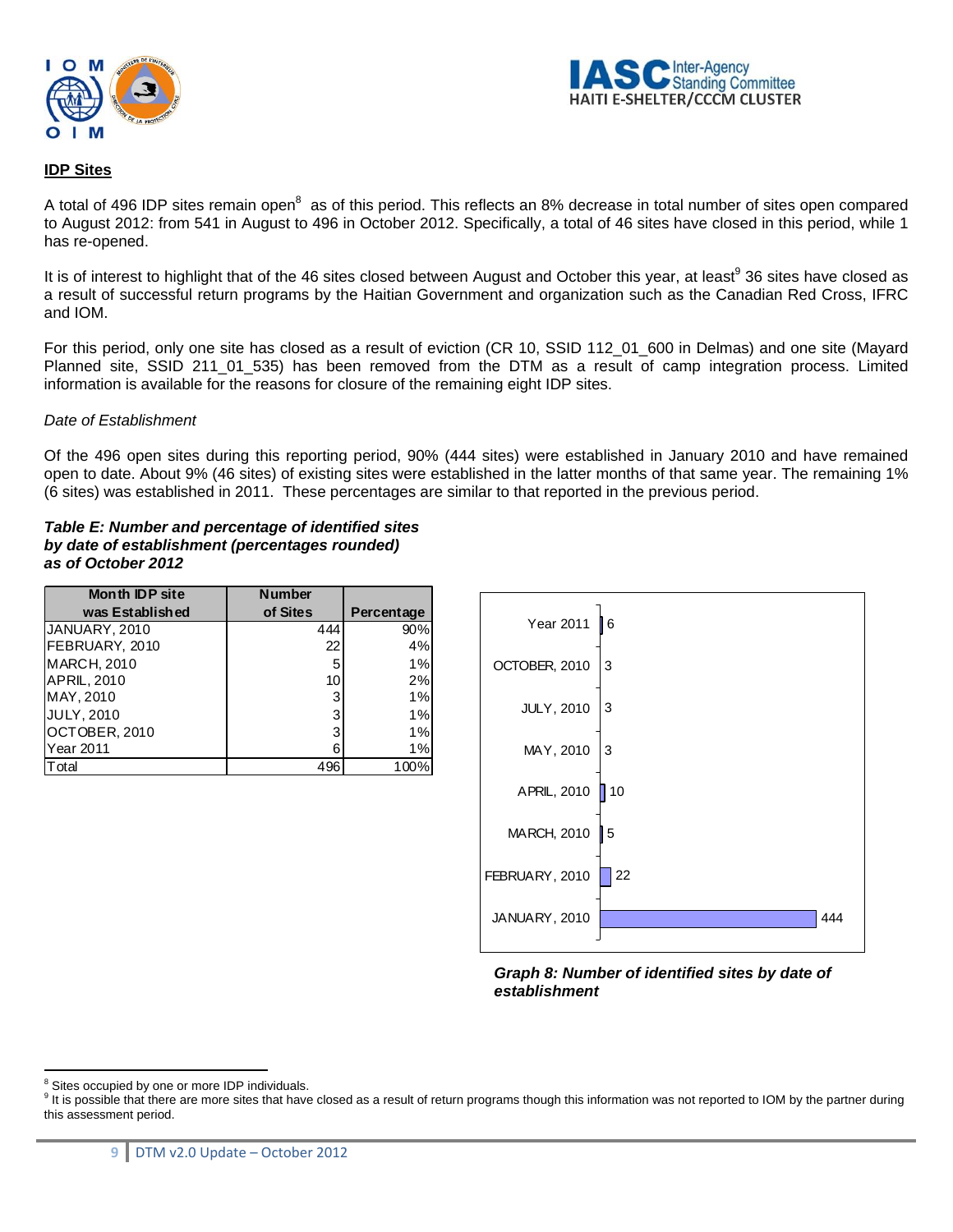



#### *Types of Shelters within IDP sites*

Consistent with findings in previous periods, majority of sites that remain open are made up of makeshift structures. Specifically 91% (449 of 496 sites) are observed to have no transitional shelters (T-Shelters) on site, while about 7% (36 sites) have mixed structures that include tents, makeshift shelters, and some T-Shelters. The remaining 2% (11 sites) are IDP sites that are mostly<sup>10</sup> composed of T-Shelters.

#### *Table F: Breakdown of IDP sites by shelter composition*

|                             | <b>Number</b> |            |
|-----------------------------|---------------|------------|
| <b>T-Shelter Category</b>   | of Sites      | Percentage |
| No T-Shelter (0 %)          | 449           | 91%        |
| Mixed sites (1 - 90 %)      | 36            | 7%         |
| T-Shelter sites (91 % plus) | 11            | 2%         |
| Total                       | 496'          | 100%       |

The 11 sites are: Radio Commerce (SSID 117\_02\_304), Santo 17 (SSID 131\_02\_316), Corail Sector 3 (SSID 131\_09\_406), Corail Sector 4 (SSID 131\_02\_424), Union Centre d'Hebergement de Lilavois 42 (SSID 131\_02\_427), La voix des sans voix (SSID 121\_03\_378), Belle Alliance (SSID 121\_02\_449), Camp Rico (SSID 121\_02\_449), Centre d'Hebergement de Galette Greffin (SSID 114\_05\_478), Tabarre Isa (SSID 114\_05\_353), Village Eden (SSID 118\_03\_478). All these sites presently have majority T-Shelters. In total they host 3,831 households and 17,087 individuals.

Note that the total number of T Shelter sites has decreased from 12 to 11 this period for the reason that Mayard Planned site has now been removed from the DTM as a result of the camp integration process.

#### *Differences by Commune*

The largest decrease in IDP sites is observed in Port-au-Prince with 103 sites remaining as of this period: this reflects a decrease of 17 sites. It is interesting to note that all 17 sites were closed as a direct result of return programs carried out by organizations including the Canadian Red Cross, IFRC and IOM.

Delmas is the next commune with the largest number of sites closed this period from 119 sites in August to 105 sites in October (a decrease of 14 sites). Of the 14 sites closed this period a total of 12 were closed as a result of return programs. The remaining two were closed as a result of eviction and security issues.

In the regions, a cumulative decrease of seven sites is observed. One site was removed from the DTM as a result of the camp integration process (Mayard planned site, SSID 211 01 535) while the remaining six need further information. Initial reports state that return programs have resulted in the closure of two sites in Petite Goave and 1 in Gressier, IOM is waiting for confirmation from return actors for further validation.

 $\overline{a}$ <sup>10</sup> More than 90% of structures on site are T-Shelters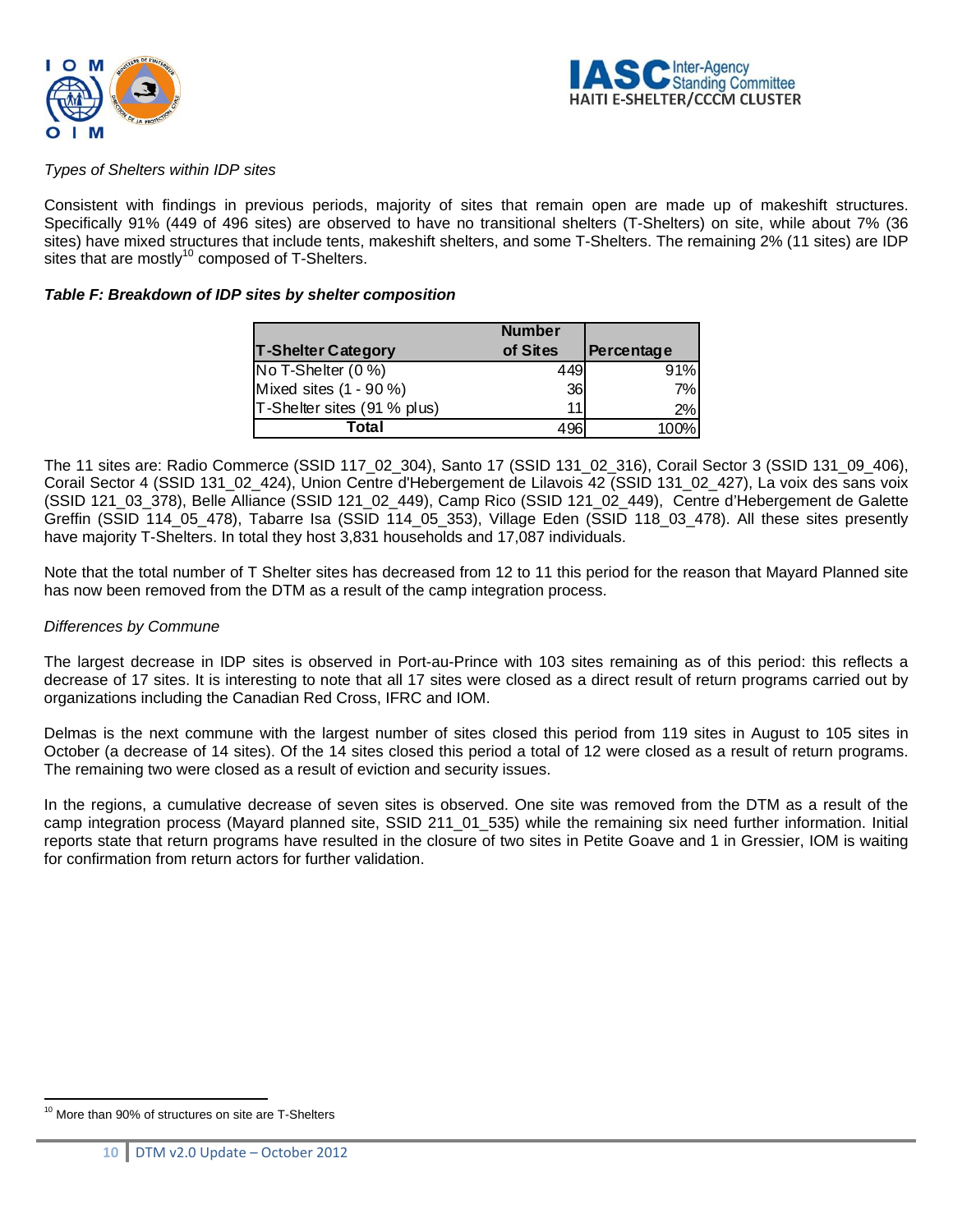





### *Graph 9: Comparison of number of IDP sites by commune in July 2010, August 2012 and October 2012*

#### *Size of IDP sites*

 $\overline{a}$ 

As in previous periods, the majority of the displaced population (61% of IDP households) continues to reside in the larger<sup>11</sup> sites in the Port-au-Prince metropolitan area. The total number of sites hosting more than 500 households has not changed compared to the previous period: 37 sites in total (accounting for 8% of all sites open this period).

Meanwhile, 13% of the population (IDP households) is found in 347 sites (70% of all open sites this period). Each of these sites host less than 100 households each (these sites are categorized in the DTM as *small sites*).

The remaining 26% of the population (IDP households) is found in 112 medium size sites (sites hosting 100 to 499 households).

|                   | <b>Sites</b>      |                  |                   | <b>Households</b> |            | <b>Individuals</b> |
|-------------------|-------------------|------------------|-------------------|-------------------|------------|--------------------|
| Site size by # of |                   | <b>Number of</b> |                   |                   |            |                    |
| <b>Households</b> | <b>Percentage</b> | <b>sites</b>     | <b>Percentage</b> | <b>Households</b> | Percentage | <b>Individuals</b> |
| Total             | 100.0%            | 496              | 100.0%            | 90,415            | 100.0%     | 357,785            |
| $(1.1)$ 1 to 9    | 17.3%             | 86               | 0.5%              | 417               | 0.4%       | 1,408              |
| 1.2) 10 to 19     | 10.3%             | 51               | 0.8%              | 747               | 0.8%       | 2,760              |
| 2) 20 to 99       | 42.3%             | 210              | 11.5%             | 10,392            | 10.2%      | 36,569             |
| 3) 100 to 499     | 22.6%             | 112              | 25.9%             | 23,439            | 24.4%      | 87,148             |
| 4) 500 to 999     | 3.6%              | 18               | 14.1%             | 12,725            | 14.1%      | 50,587             |
| 5) 1000 plus      | 3.8%              | 19               | 47.2%             | 42,695            | 50.1%      | 179,313            |

| Table G: Number and Percentage of IDP sites, households and individuals by IDP site size in October 2012 |  |  |
|----------------------------------------------------------------------------------------------------------|--|--|
|                                                                                                          |  |  |

<sup>&</sup>lt;sup>11</sup> For the purposes of analysis, DTM has grouped together all sites hosting 500 or more households and labeled them as larger sites. Note that this does not replace the definition set by the CCCM Cluster in 2010 where a large site is defined as hosting 1,000 or more households.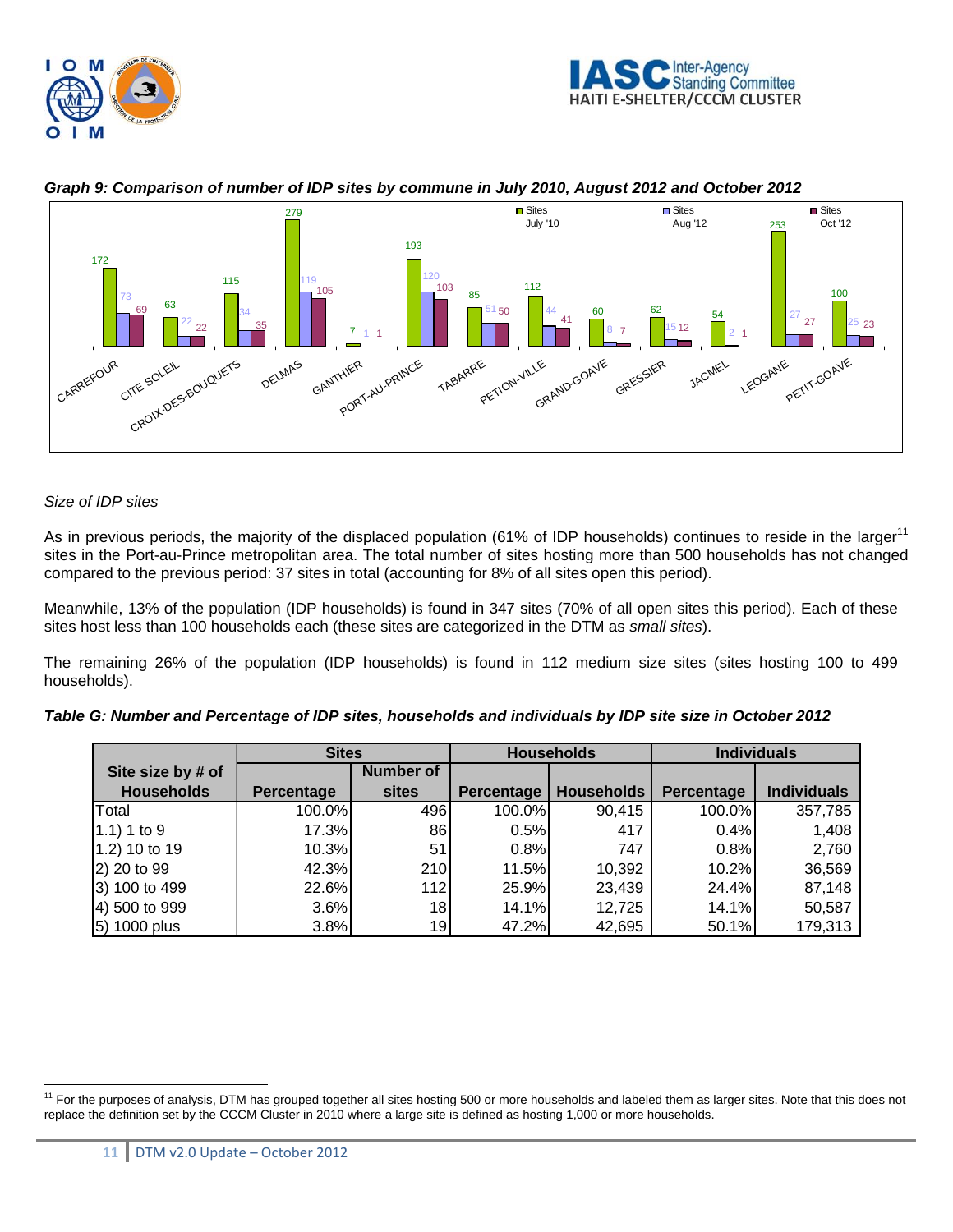



If the categories of sites by size are further broken down the following can be observed:

| Table H: Number and percentage of IDP sites, households and individuals by IDP site size in October 2012 |  |
|----------------------------------------------------------------------------------------------------------|--|
| (More detailed breakdown of sites by size)                                                               |  |

| Site size by # of<br><b>Households</b> | <b>Percentage</b> | <b>Number of</b><br><b>sites</b> | Percentage | <b>Households</b> | Percentage | <b>Individuals</b> |
|----------------------------------------|-------------------|----------------------------------|------------|-------------------|------------|--------------------|
| <b>Total</b>                           | 100%              | 496                              | 100%       | 90,415            | 100%       | 357,785            |
| 1) 1 to 49                             | 52.0%             | 258                              | 5.7%       | 5,148             | 5.2%       | 18,534             |
| 2) 50 to 99                            | 17.9%             | 89                               | 7.1%       | 6,408             | 6.2%       | 22,203             |
| 3) 100 to 149                          | 9.9%              | 49                               | 6.5%       | 5,869             | 6.0%       | 21,421             |
| 4) 150 to 199                          | 4.4%              | 22                               | 4.2%       | 3,773             | 3.9%       | 13,853             |
| 5) 200 to 249                          | 1.0%              | 5                                | 1.2%       | 1,129             | 1.1%       | 3,951              |
| 6) 250 to 299                          | 2.0%              | 10                               | 3.0%       | 2,736             | 2.7%       | 9,744              |
| 7) 300 to 349                          | 1.8%              | 9                                | 3.2%       | 2,912             | 3.3%       | 11,909             |
| 8) 350 to 399                          | 1.6%              | 8                                | 3.3%       | 3,017             | 3.4%       | 12,052             |
| 9) 400 to 449                          | 1.0%              | 5                                | 2.4%       | 2,127             | 2.1%       | 7,514              |
| 10) 450 to 499                         | 0.8%              | 4                                | 2.1%       | 1,876             | 1.9%       | 6,704              |
| 11) 500 to 999                         | 3.6%              | 18                               | 14.1%      | 12,725            | 14.1%      | 50,587             |
| 12) 1000 plus                          | 3.8%              | 19                               | 47.2%      | 42,695            | 50.1%      | 179,313            |

*Table I: Number of IDP sites by IDP site size by number of households per commune in October 2012* 

|                           | Site size by # of Households |             |       |     |     |                                                               |    |
|---------------------------|------------------------------|-------------|-------|-----|-----|---------------------------------------------------------------|----|
| <b>Commune</b>            | Total                        | 1.1) 1 to 9 | (1.2) |     |     | 10 to 19 2) 20 to 99 3) 100 to 499 4) 500 to 999 5) 1000 plus |    |
| Total                     | 496                          | 86          | 51    | 210 | 112 | 18                                                            | 19 |
| <b>CARREFOUR</b>          | 69                           | 8           | 9     | 37  | 13  |                                                               |    |
| <b>CITE SOLEIL</b>        | 22                           |             |       | 13  |     |                                                               |    |
| <b>CROIX-DES-BOUQUETS</b> | 35                           |             |       |     |     |                                                               |    |
| <b>DELMAS</b>             | 105                          |             | 12    | 38  | 30  |                                                               | IЗ |
| <b>GANTHIER</b>           |                              |             |       |     |     |                                                               |    |
| PETION-VILLE              | 41                           |             |       | 17  |     |                                                               |    |
| PORT-AU-PRINCE            | 103                          | 10          |       | 50  | 31  |                                                               |    |
| <b>TABARRE</b>            | 50                           |             |       | 27  | 10  |                                                               |    |
| <b>GRAND-GOAVE</b>        |                              |             |       |     |     |                                                               |    |
| <b>GRESSIER</b>           |                              |             |       |     |     |                                                               |    |
| <b>JACMEL</b>             |                              |             |       |     |     |                                                               |    |
| <b>LEOGANE</b>            | 27                           |             |       |     |     |                                                               |    |
| PETIT-GOAVE               | 23                           | 19          |       |     |     |                                                               |    |

The 19 sites (sites hosting more than 1,000 households) are concentrated in the communes of Delmas (13 sites), Croix-desbouquets (4 sites) and Port-au-Prince (2 sites). These sites host about 47% of the household population (42,695 individuals).

### *Camp Management Support in IDP sites*

Of the 496 sites that are open this period, 25 have dedicated camp management support. Though this coverage only accounts for 5% of all open sites, they host about 33% of the total IDP (household) population. At present Camp Management support is being provided by three partners: JP/HRO in 2 IDP sites and DPC with the support of IOM in 23 sites.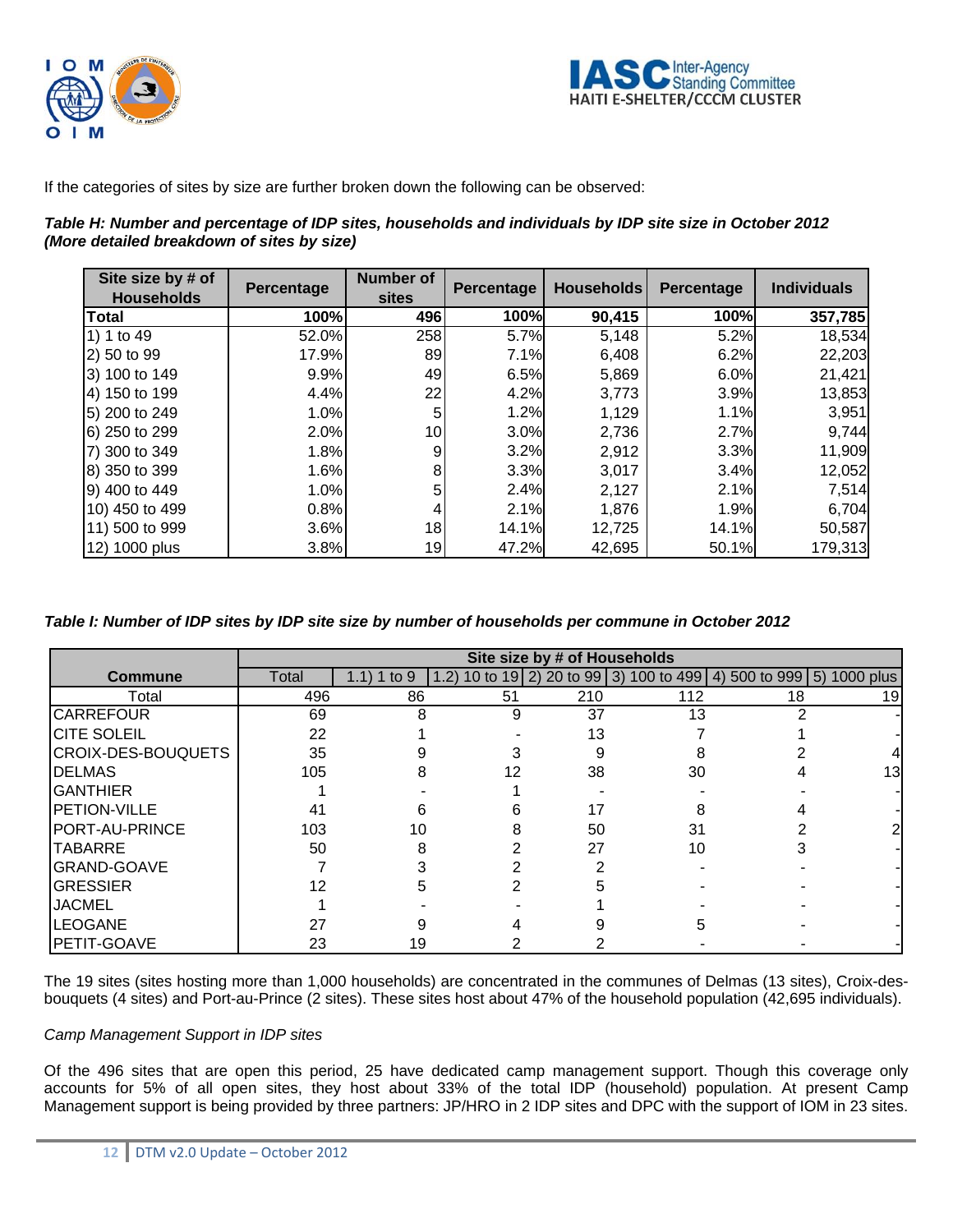



## *Table J: Camp Management Agency Coverage by Sites and IDP Population*

| Camp<br><b>Management</b><br>Agencies (CMAs) | <b>Sites</b> |                           | <b>Households</b> |               | <b>Individuals</b> |                    |
|----------------------------------------------|--------------|---------------------------|-------------------|---------------|--------------------|--------------------|
|                                              | percentage   | <b>Number</b><br>of sites |                   | <b>Number</b> |                    | <b>Number</b>      |
|                                              |              |                           | percentage        | οf            | percentage         | Οf                 |
|                                              |              |                           |                   | households    |                    | <b>Individuals</b> |
| ICMA coverage                                | 5%           | 25                        | 33%               | 29,663        | 32%                | 113,797            |
| No CMA coverage                              | 95%          | 471                       | 67%               | 60,752        | 68%                | 243,988            |
| <b>Totals</b>                                | 100%         | 496                       | 100%              | 90,415        | 100%               | 357,785            |

## *Chart 2: IDP sites covered by CMAs*



*Chart 3: IDP household population covered by CMAs* 

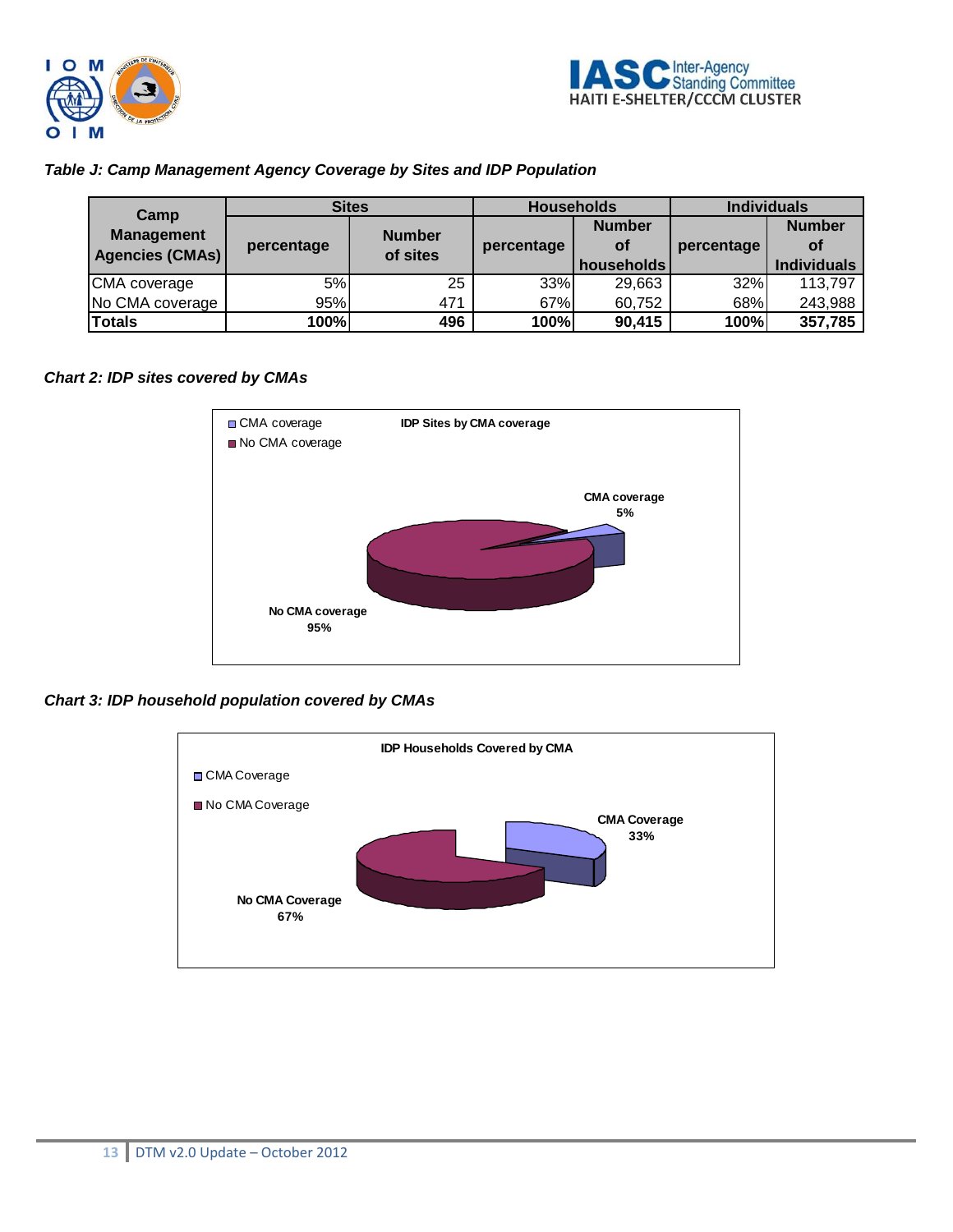



## *Public vs. Private Land12*

Of the 496 IDP sites identified this period, 75% (372 sites) are reported as being located on private land, while the 23% (114 sites) are reported as being on public property. Information on the remaining 2% (10 sites) was insufficient to adequately categorize the sites.





When comparing data from November 2010<sup>13</sup>, a greater decrease in private sites is observed: of the 882 sites located on private land in November 2010, 372 remain open in October 2012, reflecting a decrease 58%. On the other hand, of the 222 sites located on public land in November 2010, 114 sites remain open this period, reflecting a decrease of 49%.

| <b>Round</b> | <b>Private</b> | <b>Public</b> |
|--------------|----------------|---------------|
| Nov '10      | 100            | 100           |
| Jan '11      | 98.1           | 100.0         |
| Mar '11      | 90.0           | 100.9         |
| May '11      | 82.9           | 100.9         |
| Jul '11      | 74.4           | 92.3          |
| Sept '11     | 66.2           | 91.4          |
| Nov '11      | 62.7           | 85.6          |
| Jan '12      | 57.6           | 82.4          |
| Feb '12      | 53.3           | 80.2          |
| Apr '12      | 49.1           | 73.0          |
| June '12     | 46.8           | 69.8          |
| Aug '12      | 44.2           | 63.5          |
| Oct '12      | 42.2           | 51.4          |

#### *Table K: Index comparing open sites in public and private land from November 2010 to October 2012*

 $\overline{a}$ 

 $12$  It is important to emphasize that this information is gathered through interviews with the camp committee and/or IDP representatives on the site. No legal investigation on land tenure status was carried out.<br><sup>13</sup> The first round of assessments: DTM V2.0 was the first time this type of data was collected.